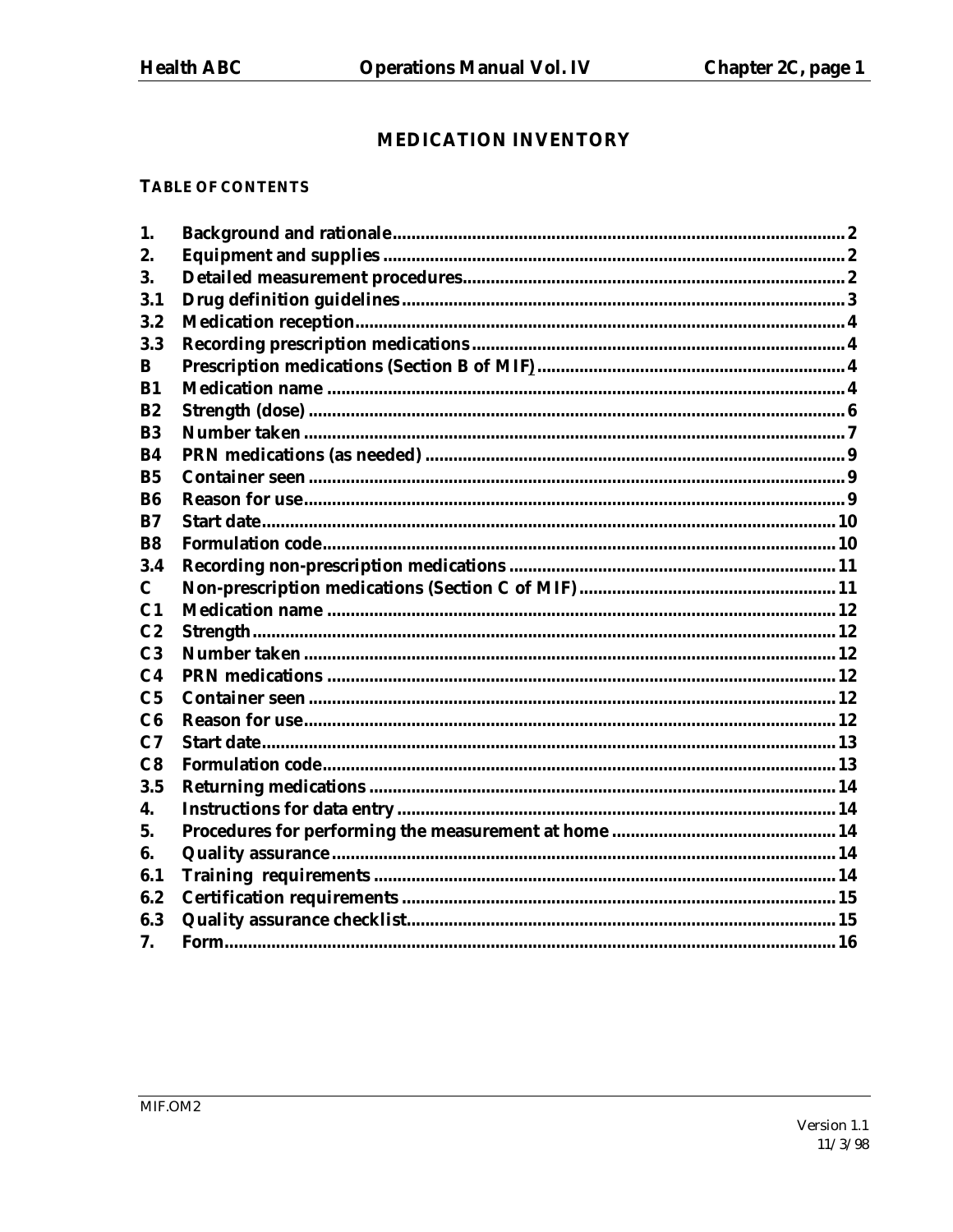## **MEDICATION INVENTORY**

#### **1. Background and rationale**

A complete and accurate list of current medication use is essential for several reasons: Some medications affect body composition and bone mass; medication use increases with increasing disability; and a number of ancillary studies require complete medication lists. Because specific medications and doses change with new health states, we plan to document the use of over-the-counter and prescription medications each year. The protocol for collecting medications is similar to that used at baseline with the following exceptions. We will be:

- comparing the current medications with those on the list from baseline.
- asking whether or not these medications have been used continuously.
- asking whether or not these medications have been used intermittently.
- asking about new medications, begun since the baseline clinic visit.

We are specifically interested in how individual medications have been actually taken (during the preceding two weeks) rather than how they were prescribed or intended to be taken.

#### **2. Equipment and supplies**

- Pen
- Container or sack for medications
- Medication Inventory Form (MIF) and MIF Supplement
- Abbreviation list (see page 5)
- Codes for prescription and non prescription formulations (see page 9)
- Printout of list of medications recorded at the baseline clinic visit

#### **3. Detailed measurement procedures**

- The participant will have been instructed to bring all prescription and nonprescription medications used in the preceding two weeks with them to the visit.
- The clinic staff person will review all medications and transcribe the name and current dose from the container to the Health ABC Medication Inventory Form (MIF).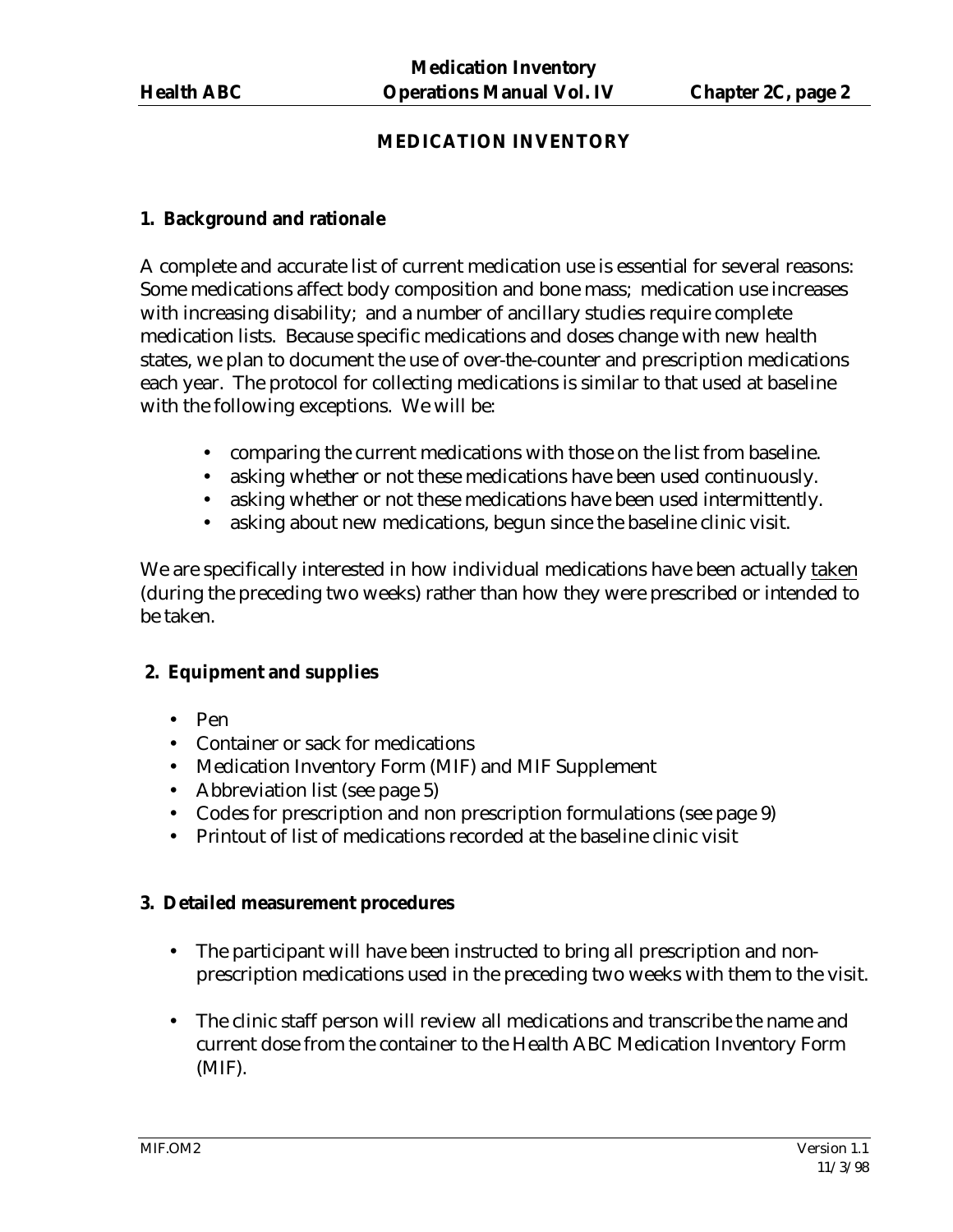- The participant will then be asked how often the medication is taken.
- The clinic staff person will have a list of the medications that were recorded at the participant's baseline clinic visit for reference purposes. However, the name, dosage, and frequency of use will be recorded on the Year 2 Clinic Visit Workbook MIF form for each medication even if it is exactly the same as baseline. Changes in current medication use will be updated at future clinic visits.

## **3.1 Drug definition guidelines**

For the purposes of the Health ABC trial, use the following definition guidelines:

- 1) **Current use:** All medication taken within the two week period (14 days) prior to the baseline clinic visit. Do not include immunizations or medications received during an overnight hospitalization.
- 2) **Prescription medications:** A medication for which a prescription was written by a physician, dispensed by a pharmacist or physician, and taken by the participant during the two weeks prior to the visit. Prescription medication may include eye drops, pills or tablets, solutions, creams/salves, dermal patches, and injections.
- 3) **Non-prescription medications:** A medication, vitamin, or dietary supplement that may be purchased without a physician's prescription. This category should include herbal medications and food additives.

Some non-prescription medications may also be obtained with a prescription. For example, coated aspirin may be bought over-the-counter, but many physicians write a prescription for it. If a prescription is written for the medication, even if it is available without one, it should be considered a prescription medication.

When a physician recommends an over-the-counter medication, but does not write a prescription for it, it is considered non-prescription. Examples of medications frequently recommended by physicians but obtained without a prescription include vitamins, aspirin, calcium supplements, and bulk laxatives.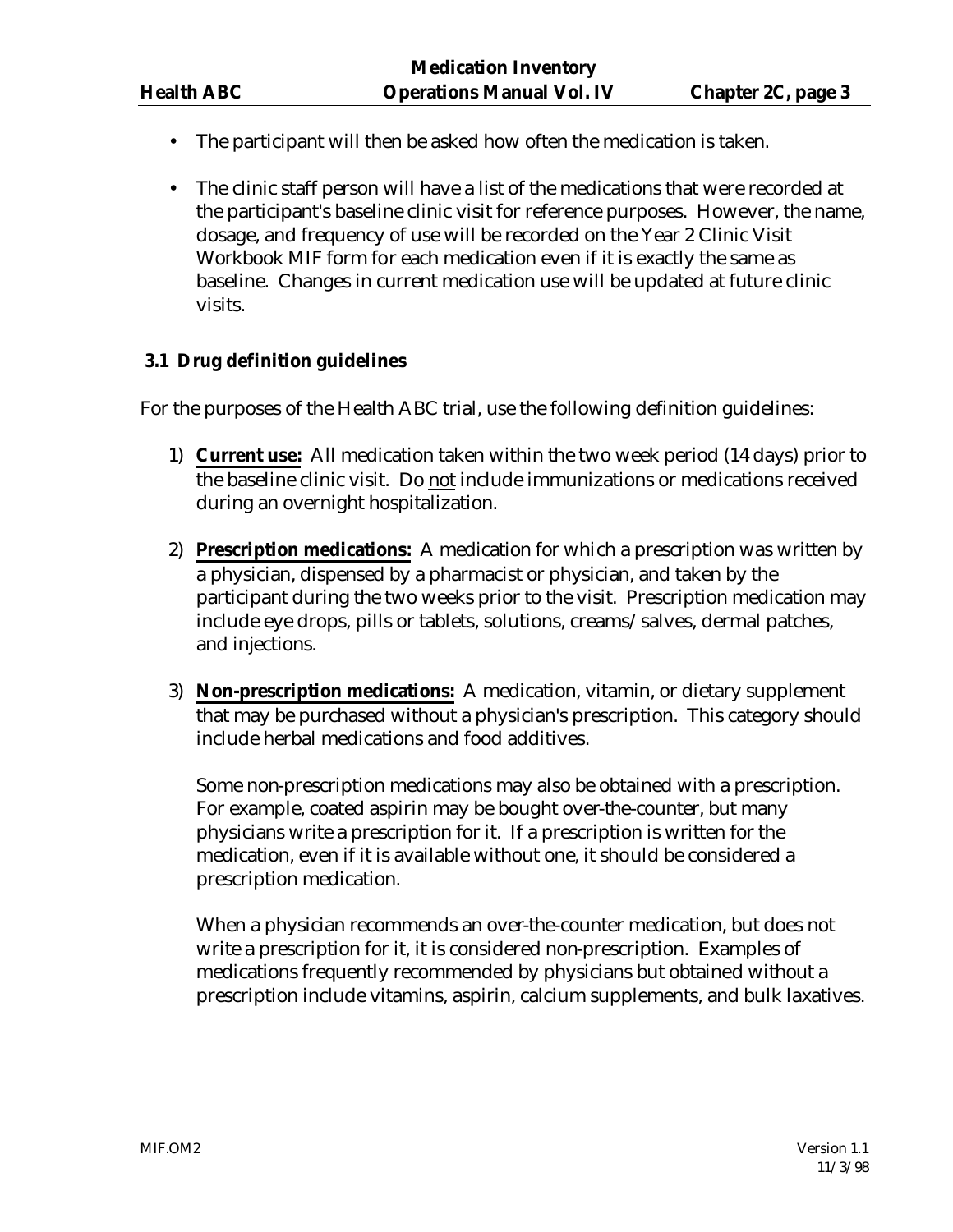## **3.2 Medication reception**

Collect all of the medications the participant has brought with them and put these in a container or sack.

Using the script found in **Section A** of the MIF, fill in the appropriate box.

- "Yes" box, if all medication brought in to clinic. Count the total number of medications brought in and record on the MIF. Proceed to **Section B**.
- "No" box, if one or more medications were not brought in. **When a participant forgets to bring in one or more medications that they have taken in the last 2 weeks, each site is responsible for developing a mechanism to gather the information via telephone or return visit.** It is recommended that the participant be called 1-2 days after the visit to obtain the missing information.
- Took no medication. Self explanatory but ask:

Script: "Are you sure you took no prescription or non prescription medications over the last two weeks?"

## **3.3 Recording prescription medications**

## **B Prescription medications (Section B of MIF)**

In this section record the use of prescription medications only. The Rx box has been pre-checked next to the Formulation Code box on the form, so it is imperative that only prescription medications be entered in Section B of the MIF (pp. 2 to 3 of the Clinic Visit Workbook).

## **B1 Medication name**

Record only medications used in the two weeks (14 days) prior to the visit. Medications administered in the previous 2 weeks given during surgery or hospitalization will not be recorded on the MIF unless they are continued after discharge. Medications which were prescribed but not taken, or those taken greater than two weeks ago, are not recorded.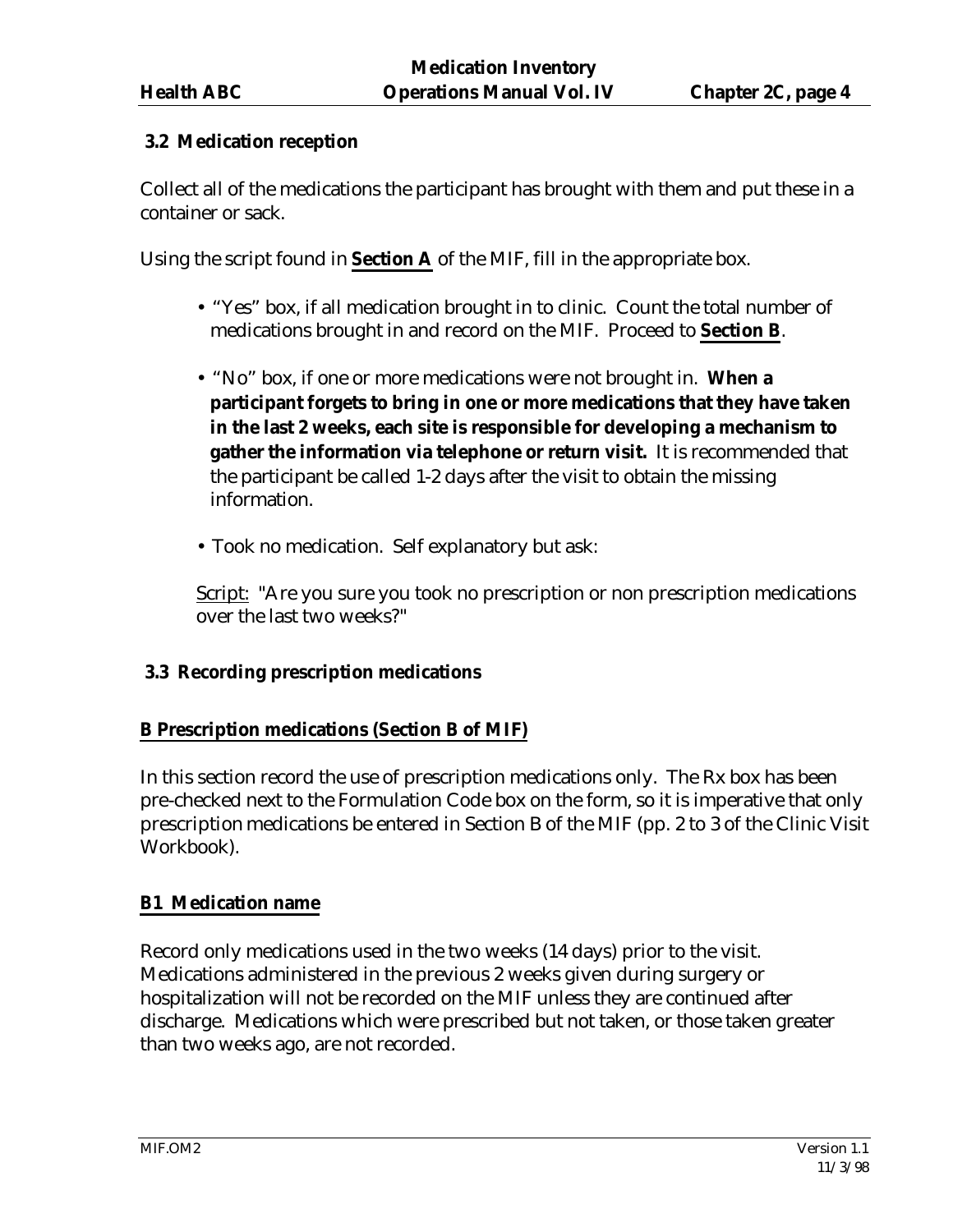Copy the name directly from the medication container using capital letters onto the MIF. Write clearly! Record the complete drug name exactly as written on the container. It is not necessary to record the name of the store or pharmacy where the medication was obtained. The printout of prescription medications recorded at the baseline clinic visit may be helpful, but be sure to take the information directly from the medication container.

Some combination medications contain two or more drugs in a single pill or tablet, and the trade name should be recorded (for example, Dyazide is a combination of hydrochlorothiazide and triamterene).

If a single trade name is not present, record the components separated by a slash (for example, hydrochlorothiazide/triamterene). Combination medications with more than two or three components should be listed by the generic name, as there are only 30 character spaces available to record the medication name.

If a medication is not taken orally, include the route of administration or include the word "cream" or "ointment" in the name. Some common examples where the route of administration should be listed include:

- suppositories (e.g. "compazine suppository")
- eye drops (e.g. "saline eye drops")
- injections (e.g. "vitamin B12 injection" or "allergy injections")
- inhalers (e.g. "proventil inhaler")
- topical preparations (e.g. "hydrocortisone ointment" or "Premarin vaginal cream")
- patches (e.g. "testosterone patch")

Medications which are given with a tapering dose (that is, given in a maximal dose for one or more days, and then taken in successively smaller amounts over several weeks) should include the word "taper" in the name. For example, if a participant reports the use of a steroid taper, "prednisone taper" would be recorded under "Name."

If additional space is needed to record more than 12 medications, mark the box at the end of **Section B**, and use the supplemental MIF form to record the remaining medications. Be sure to check the Rx box to the right of the Formulation Code on the Supplemental MIF Form.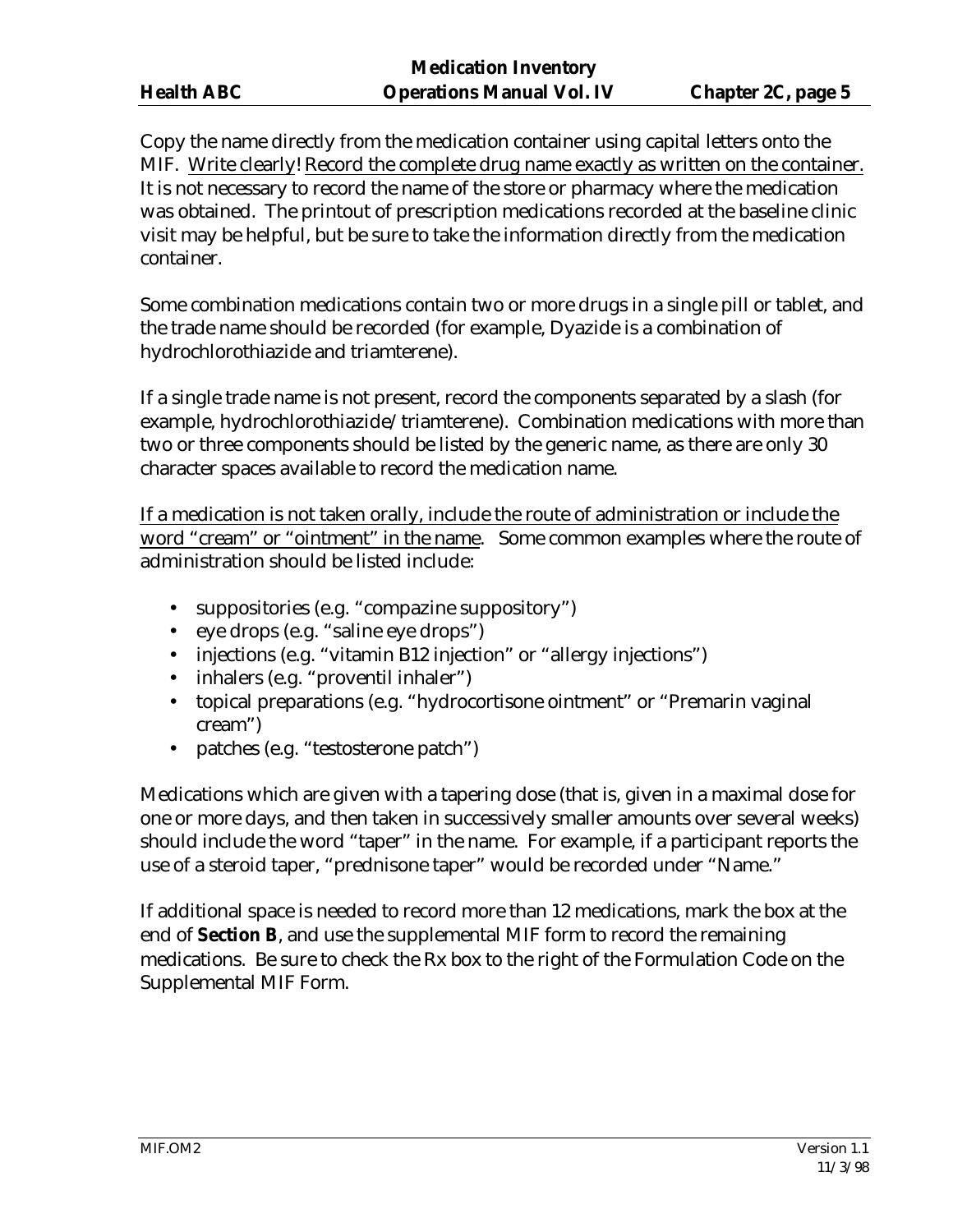## **B2 Strength (dose)**

Record the strength or dose of the medication followed by the unit exactly as it appears on the container. Most preparations will be in milligrams (mg), but all units listed below are acceptable. Fractions of a milligram can be recorded by a decimal fraction (for example two and one-half mg would be 2.5).

When strength is not in milligrams, use the appropriate units as indicated on the container. For example, a potassium supplement may be in milliequivalents and would be recorded as 8 mEq. Use the following abbreviations:

| <b>Medication Units</b>          | <b>MIF Abbreviation</b> |
|----------------------------------|-------------------------|
| • milliliter                     | ml                      |
| • milliequivalents               | mEq                     |
| • milligram per milliliter       | mg/ml                   |
| • milliequivalent per milliliter | mEq/ml                  |
| $\cdot$ microgram                | mcg                     |
| • microgram per milliliter       | mcg/ml                  |
| • grains                         | gr                      |
| • percent                        | $\%$                    |
| • units or international units   | u                       |
| $\cdot$ drops                    | gtts                    |
| • puffs                          | puffs                   |
| • teaspoon                       | tsp                     |
| • tablespoon                     | tbs                     |
|                                  |                         |

Some compound medications are only available in a single dose combination, such as Dyazide, and the strength will not be indicated on the label. In these instances record "NA" in the strength box. Other compound medications are available in several strengths, and if the dose of individual components are listed, the strength of each component should be recorded, separated by a slash, in the same order as the components appear in the name box.

If strength is not available, write "NA" on the form, do not leave blank or use a slash.

For example, Inderide is a combination of propranolol and hydrochlorothiazide, and comes in several strengths. If the bottle lists Inderide 80/25, then 80/25 should be recorded in the strength box. Follow the same order as listed in the name box, so that a generic combination of 25 mg of hydrochlorothiazide and 50 mg of triamterene would be listed as "hydrochlorothiazide/triamterene" under name, and "25/50" under strength.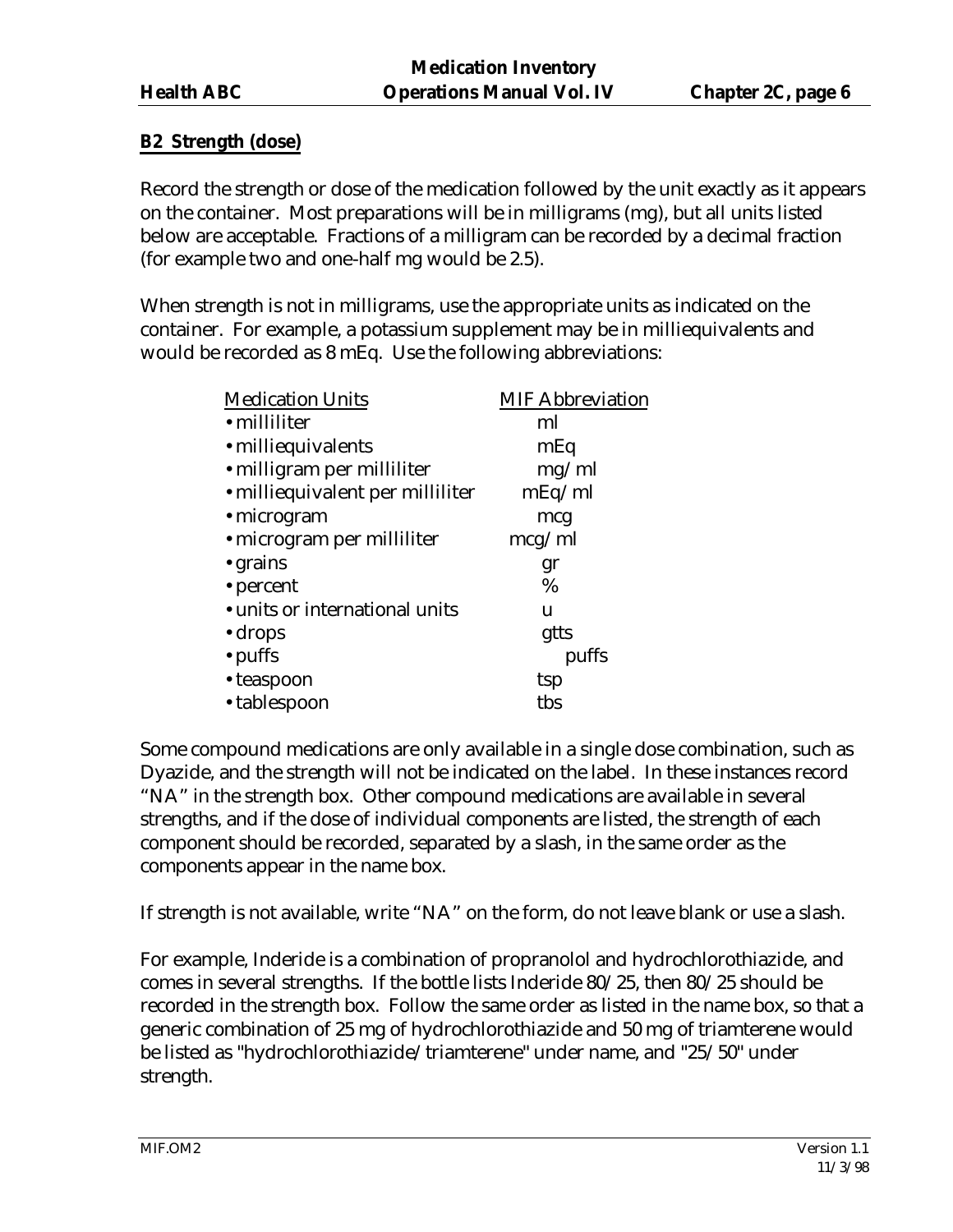Specific instructions are given below for recording the strength of certain medications:

- The strength of solutions are frequently in percent, or mg/ml, and the strength should be recorded with the appropriate units.
- For most inhalers, do not record strength and simply place "NA" in the strength box. Record "puffs" in the unit box.
- Insulin may or may not be labeled with a strength. Most are "U-100"; if the strength is available record it under "strength," otherwise place "NA" in the strength box. Units or "u" will be recorded in the unit box for most types of insulin.

## **B3 Number taken**

Ask the participant how the medication was actually taken over the last two weeks. Record the total number of pills or dose taken for the time period that best describes the participants actual usage. This may differ from the number prescribed.

Circle the appropriate letter to indicate whether the dose recorded was taken per day (D), week (W), or month (M). For example, "I take three pills four times a day" would be coded as 12 with D circled.

When instructions state "take as directed" or include a range (for example, "take 1-2 pills 3-4 times a day"), ask the participant the usual number taken per day, week, or month in the last two weeks.

Since the reference period for medication use is only 2 weeks, number of pills or doses per month should only be used if the medication is taken less than once a week.

Other special circumstances include:

• Complex instructions - Record the average. For example, "I take one pill every other day" would be coded as "0.5" per day, and "I take 1 pill every other day, alternating with 2 pills every other day" would be coded as "1.5" per day.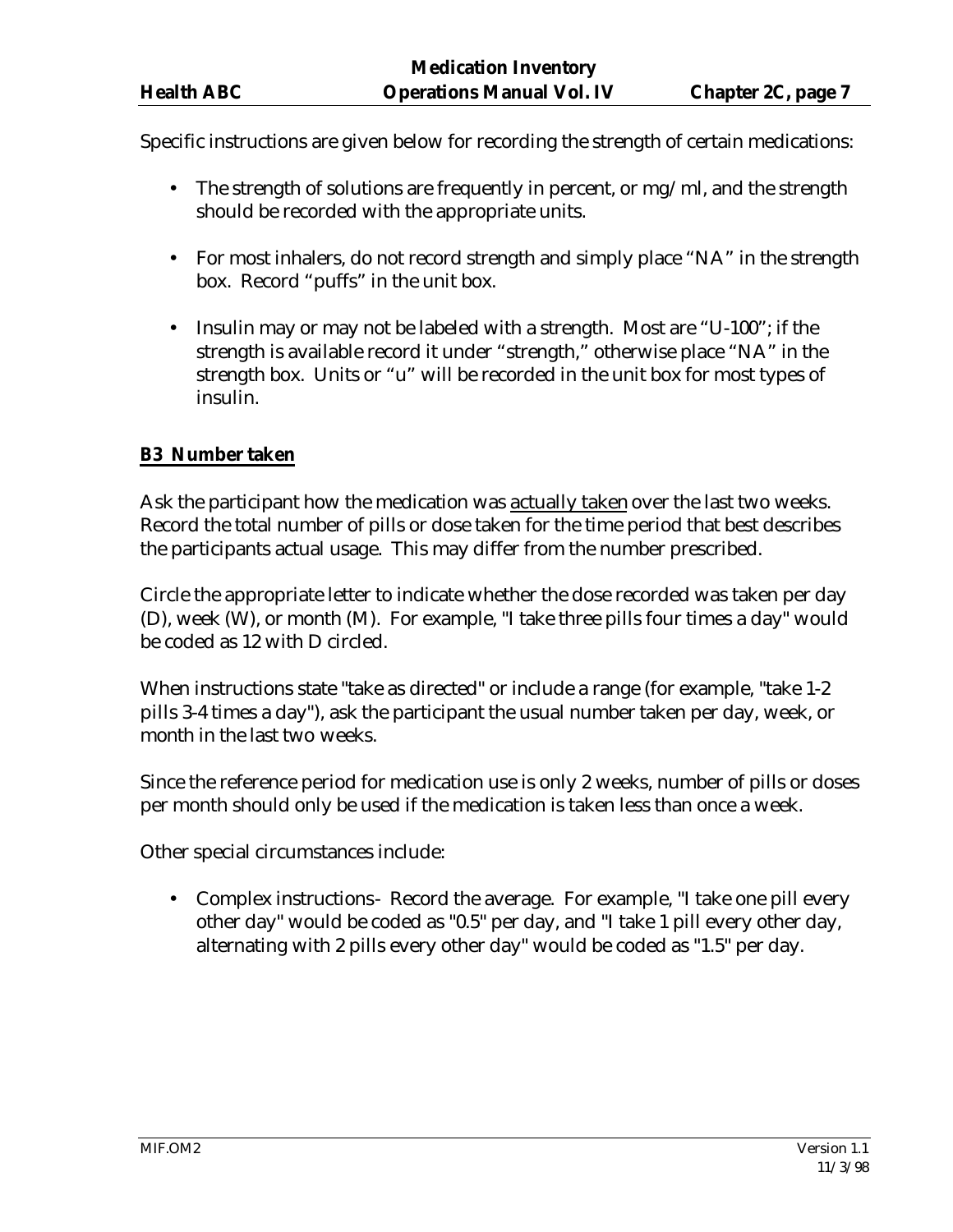• Solutions- record the total number of milliliters taken per day, week, or month, and include the units as "ml" in the "Number taken" box. Use the following conversions:

| 1 teaspoon   | $= 5$ ml  |
|--------------|-----------|
| 1 tablespoon | $= 15$ ml |
| 1 ounce      | $= 30$ ml |

For example, two tablespoons of a 10% potassium chloride solution (KCl) taken twice a day would be coded as "10" under strength, "%" under units, and "60 ml" per day under "number used."

Another example: Scott-Tussin expectorant comes in 100 mg per 5 ml dose. Therefore, if a participant is taking Scot-Tussin (100 mg), 1 teaspoon per day, convert the strength to 20 mg/ml, and record the following: 20 strength, mg/ml units, and 5 ml used per day on the Medication Inventory Form.

- Inhalers- Record the total number of sprays or puffs used per day, week, or month.
- Creams, lotions- Record the total number of applications used per day, week, or month.
- Patches- Record the total number to be applied to the skin per day, week, or month.
- Powdered medications- Record the total number of teaspoons or tablespoons used per day week or month. For example, if a participant uses 2 tablespoons per day of Metamucil, it would be coded as "Metamucil" under name, "NA" under strength, "tbs" under unit, and "2 per day" under number taken. A woman who takes "two scoops a day" of Questran, a powdered lipid lowering drug, this should be coded as "Questran" under name, "NA" under strength, "tbs" under unit, and "4 per day" under number taken (as the "scoop" provided with the medication is approximately two tablespoons).
- Eye drops- Eye drops may be coded as any other solutions, except that the number taken refers to the total number of drops used per day, week, or month. For instance if a women uses 4 drops a day in each eye of Timoptic 0.5%, it would be coded as "Timoptic" under name, "0.5" under strength, "%" under unit, and "8 per day" under number taken.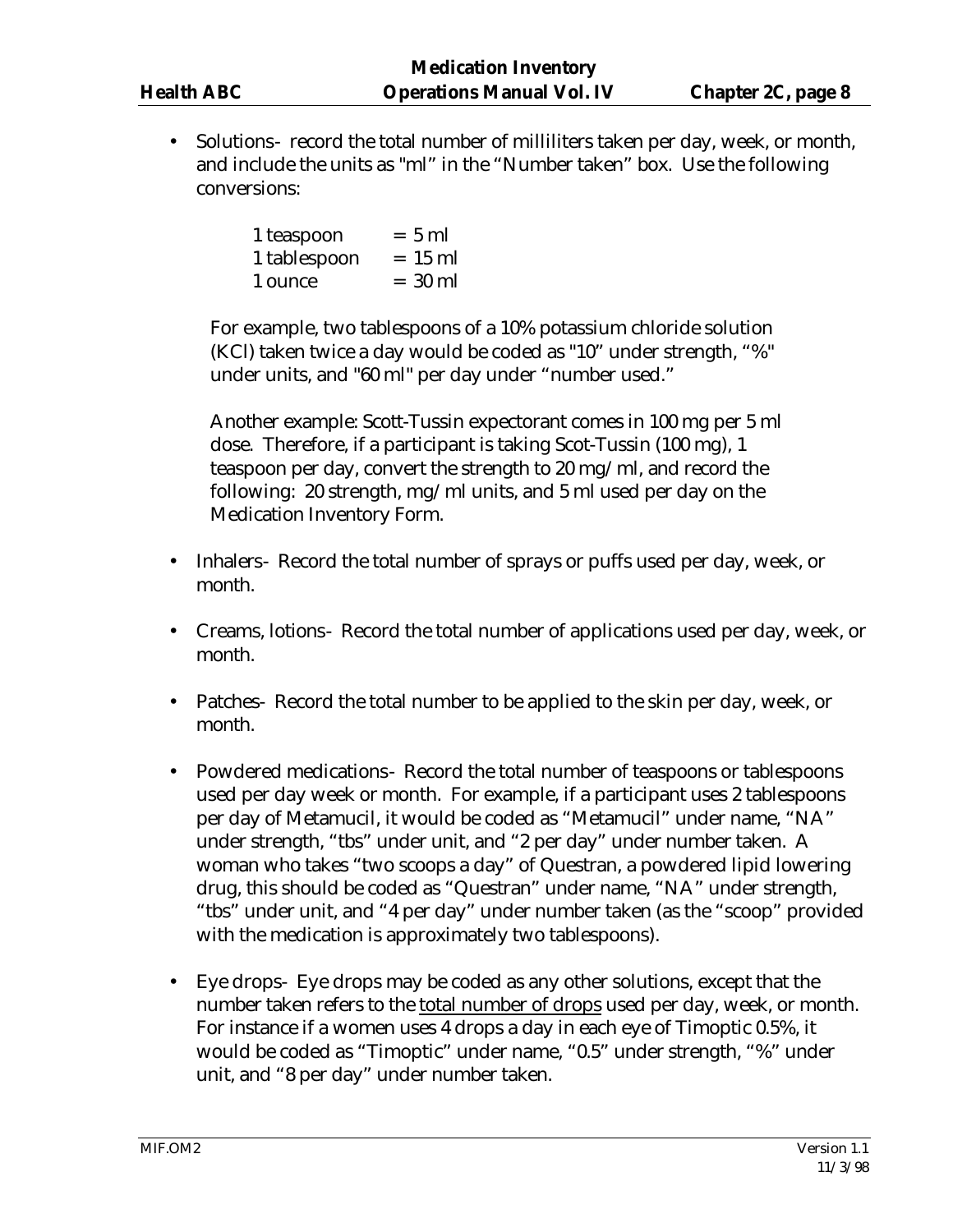- Insulin injections- Record the total number of units given per day, week, or month. For instance if a participant took 10 units of regular (U-100) insulin every morning and 5 units each night, it would be recorded as "regular insulin" under name, "U-100" under strength, "u" under units, and "15 per day" under "number taken."
- Tapered medications. Record the maximal dose taken during the taper, even if the participant is currently taking a smaller dose. For example, if a participant had been given a steroid taper 3 weeks prior to the visit with a starting dose of 60 mg of prednisone per day, and was currently taking 10 mg per day, "60 mg per day" would be recorded.

## **B4 PRN medications (as needed)**

Indicate whether the medication is taken on an "as needed" basis by marking yes or no in the PRN column. The strength and number taken should be completed as above for all medications taken "PRN." The strength and number taken refer to the dose used when the medication is actually used, not the average usage over some period of time. For example, a sleeping pill such as halcion, 0.25 mg taken at bedtime about twice a week should be recorded as "halcion" under name, "0.25 under strength, "mg" under units, and "1 per day" under number used. Please note that "As needed" is not the same as "As directed." PRN is generally used for allergy, pain, or sleep medications.

#### **B5 Container seen**

For each medication recorded, indicate if the container was actually seen by Health ABC staff.

#### **B6 Reason for use**

Each current medication listed on the Health ABC MIF must have a primary reason for use to identify the indication and to facilitate coding. Limit the reason for use to the primary indication, and use the best medical indication offered by the participant. For example, if told that a medication was taken for "high blood pressure" record "high blood pressure" or "hypertension" after "reason for use."

For vitamins, minerals, and herbal supplements, use "supplement" as the reason for use unless a more specific indication is volunteered by the participant. For example, most multiple vitamins are taken as nutritional supplements, and "supplement" will usually be the reason for use. A multiple vitamin with iron, however, might be taken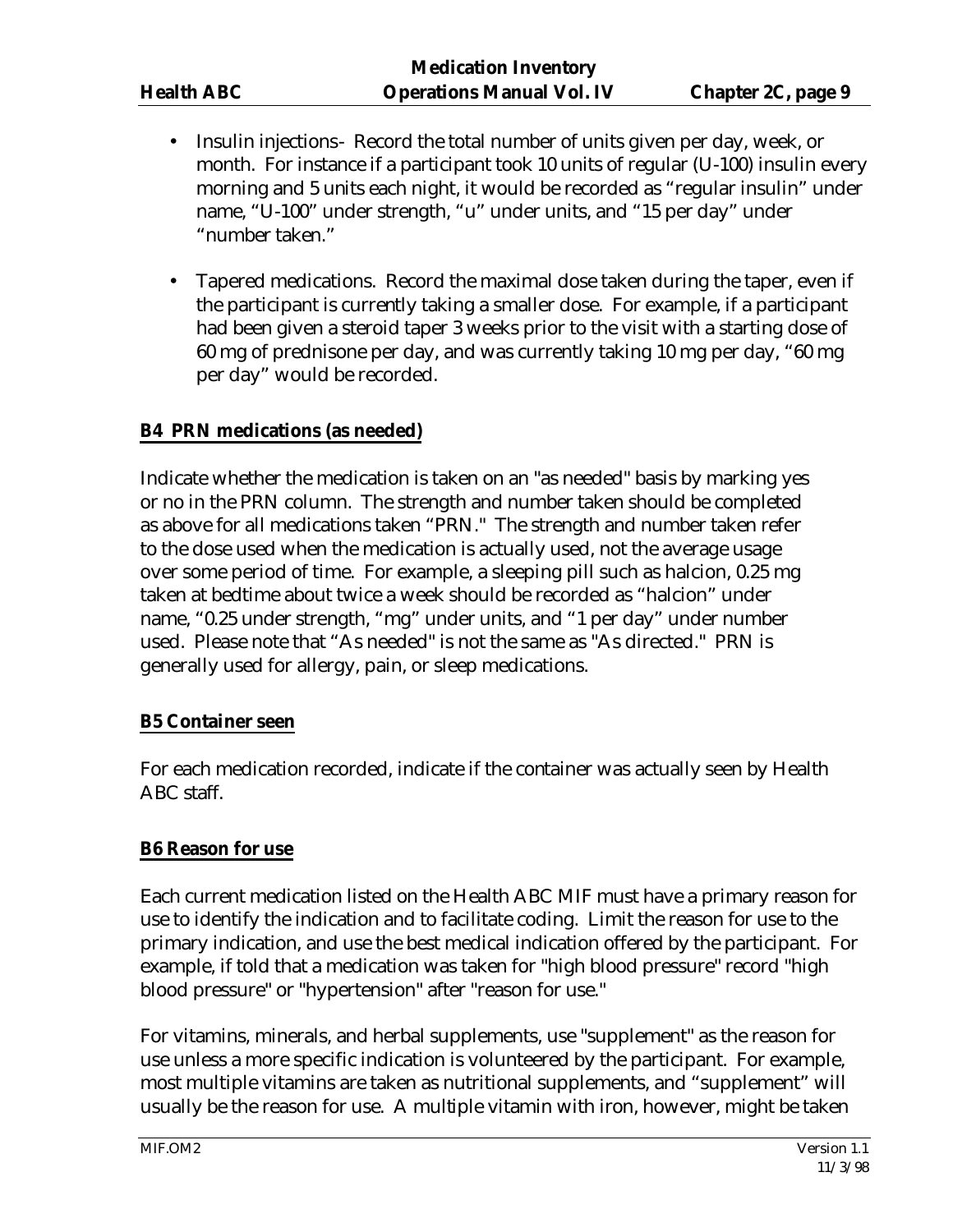because of iron deficiency anemia, and the appropriate reason for use in this instance would be "anemia" or "iron deficiency anemia."

## **B7 Start date**

The start date is the approximate month and year the medication was first taken on a regular basis (not the date prescribed or obtained), or the date a new dose or frequency of use began. If the participant is unable to recall the exact start or stop date, ask them to estimate the dates as best as possible. Ask the participant if they have been taking this medication since the last visit. The printout from the baseline clinic visit (the previous medication list) may be helpful, but do not assume that just because a medication is not on the previous medication list that it was not being taken at the time of the last visit (they may have forgotten it).

If the medication was not taken at the last visit (i.e. a new medication): Record the new medication and dosing with the appropriate start date.

If the medication was taken at the last visit:

Ascertain if the participant continues to take the medication at the same dose and frequency as at the previous visit. If so, the start date should be that recorded on the previous medication list. If the dose or frequency of the medication has changed since the last visit, record the date the current dosing was begun along with the new dosing information. A new start date should also be entered if there has been a significant interval since the last visit (8 weeks) when the medication was not taken.

#### **B8 Formulation code**

For each prescription medication, select one of the following drug codes.

0=unidentifiable 1=oral tablet 2=oral capsule 3=oral liquid 4=topical cream, lotion, or ointment 5=other liquid 6=ophthalmic 7=missing 8=rectal or vaginal 9=inhaled or nasal 10=injected 11=transdermal patch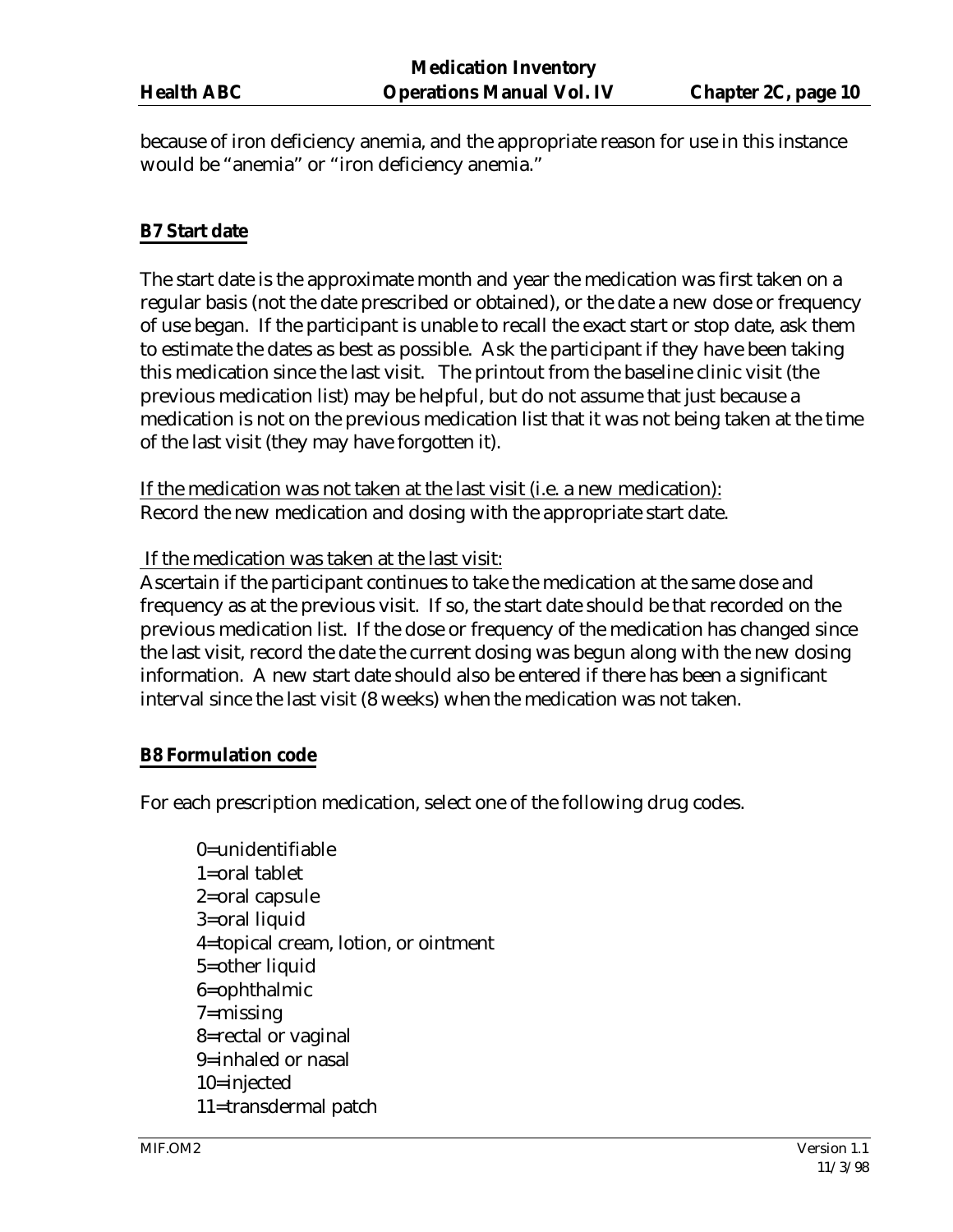12=powder 99=other

## **3.4 Recording non-prescription medications**

## **C Non-prescription medications (Section C of MIF)**

This section uses the same format as the section on prescription medications. The Non Rx box has been pre-checked next to the Formulation Code box on the form, so it is imperative that only over-the-counter medications and supplements be entered in Section C of the MIF (pp. 4-5 of the Clinic Visit Workbook).

To simplify the coding of non-prescription medications, some medications may be coded in the following fashion:

- 1) If a cold medication is a well known national brand, such as "Actifed," the trade name may be used and the appropriate strength recorded. Other cold preparations, such as "Walgreen's Cold Medication," may be coded as "cold remedy" or "antihistamine/decongestant."
- 2) If an allergy medication is a well known national brand, such a "Allerest," the trade name may be used and the appropriate strength recorded. Other allergy preparations, may be coded as "allergy medication" or "antihistamine/decongestant." Place "NA" the strength box if "allergy medication" or "antihistamine/decongestant" codes are used.
- 3) All herbal medications, such as garlic capsules, brewer's yeast, root extract, wheat germ, and pectins may be coded as "herbal preparations"
- 4) All calcium preparations, regardless of the brand or type of calcium, may be coded as "calcium". As with other non-prescription (over the counter) medications, avoid using the brand name where possible. For example, Walgreen's calcium carbonate, oyster shell calcium, and calcium citrate could all be coded as "calcium."
- 5) Any vitamin preparation with three or more components may be coded as a "multivitamins". Those multivitamins with a single extra component, such as extra calcium or iron, should be coded as "multivitamins/calcium" or "multivitamins/iron." Preparations with just two components (for example, one vitamin and one mineral, or two different vitamins) should be coded as combination medications, including strength.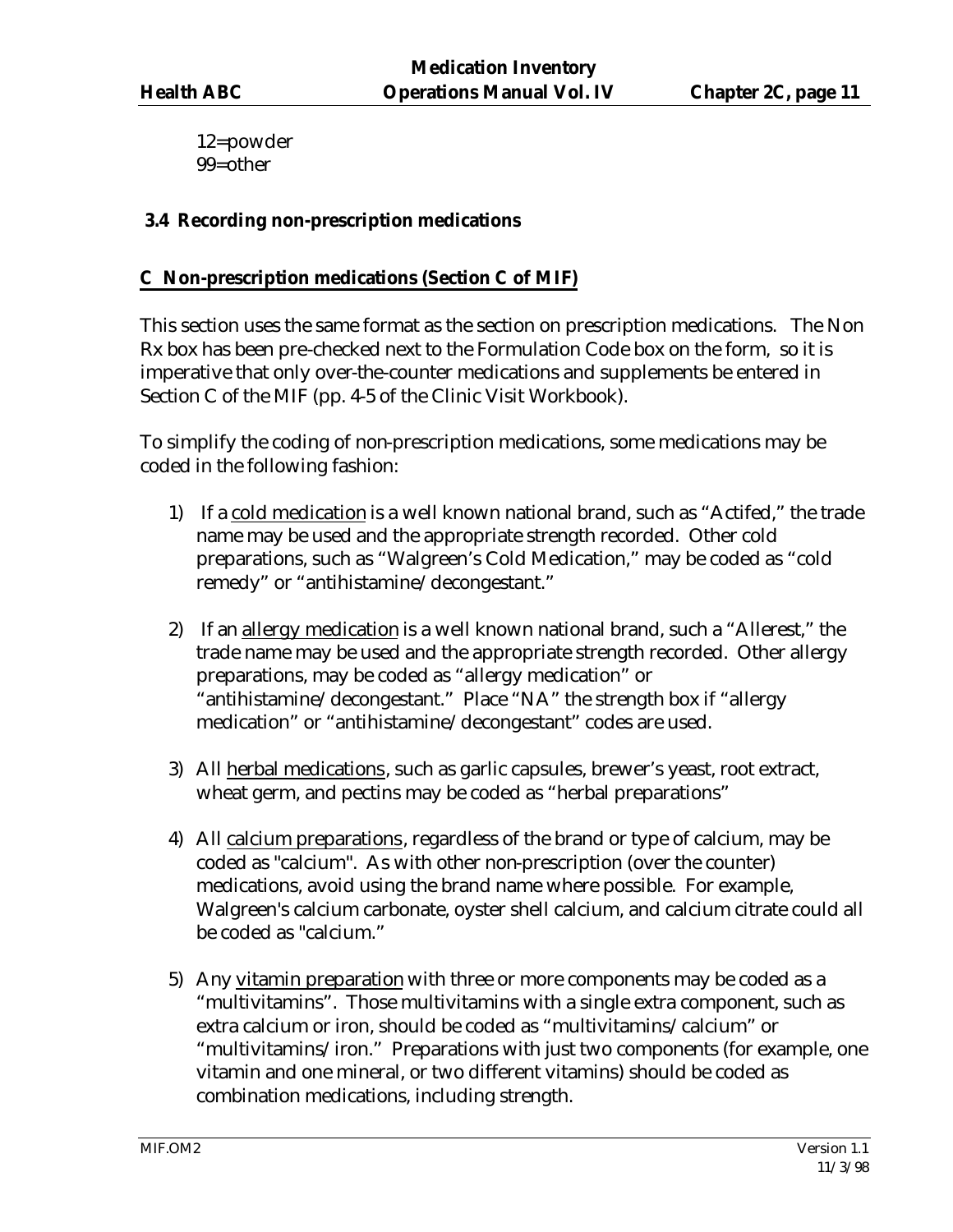## **C1 Medication name**

Record only non-prescription medications used in the two weeks (14 days) prior to the visit. Write clearly! Record the complete drug name exactly as written on the container. If additional space is required, mark the box at the end of **Section C**, and use the **Supplemental MIF Form**. Be sure to check the Non Rx box to the right of the Formulation Code on the Supplemental MIF Form. The printout of non-prescription medications recorded at the baseline clinic visit may be helpful, but be sure to take the information directly from the medication container.

## **C2 Strength**

Record strength as indicated on the label of all non-prescription medications.

Please do record a strength for all calcium supplements, but in general it is not necessary to record the strength of calcium contained within a multiple vitamin. In addition, if the preparation contains extra amounts of calcium it should be recorded. For example, "extra strength TUMs" would be coded as "TUMS EX" or "calcium " or "calcium carbonate" under name, and "750" under strength. "Os-call 500+D" would be recorded as "calcium/vitamin D" under name, and "500/250" under strength.

#### **C3 Number taken**

Follow instructions as given for prescription medications.

## **C4 PRN medications**

Indicate whether the non-prescription medication is usually taken on an "as needed" basis by marking the "yes" or "no" box in the PRN column.

#### **C5 Container seen**

For each medication recorded, indicate if the container was actually seen by Health ABC staff.

## **C6 Reason for use**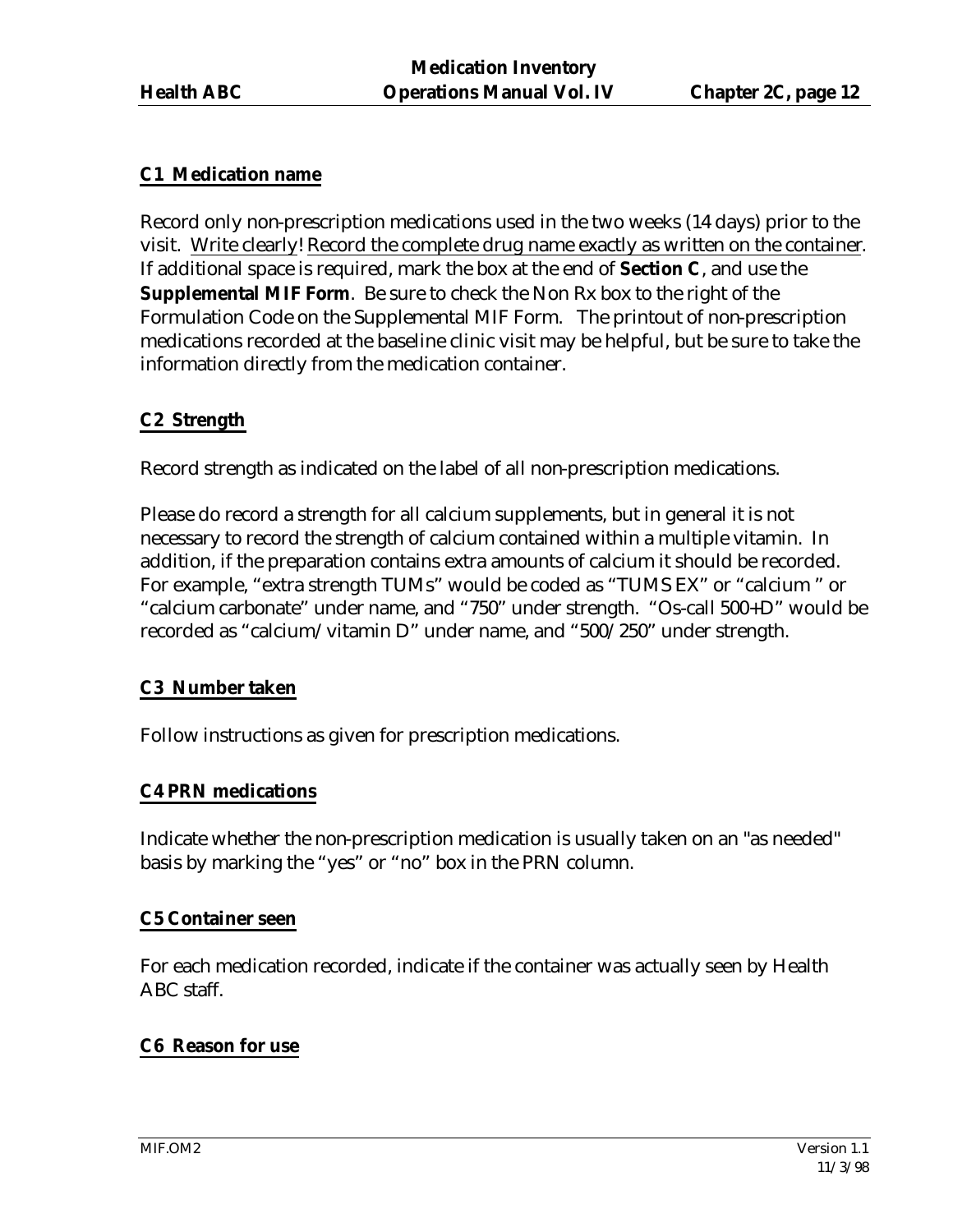Each current medication listed on the Health ABC MIF must have a primary reason for use to identify the indication and to facilitate coding. Limit the reason for use to the primary indication, and use the best medical indication offered by the participant.

For vitamins, minerals, and herbal supplements, use "supplement" as the reason for use unless a more specific indication is volunteered by the participant. For example, most multiple vitamins are taken as nutritional supplements, and "supplement" will usually be the reason for use. A multiple vitamin with iron, however, might be taken because of iron deficiency anemia, and the appropriate reason for use in this instance would be "anemia" or "iron deficiency anemia."

## **C7 Start date**

The start date is the approximate month and year the medication was first taken on a regular basis (not the date prescribed or obtained), or the date a new dose or frequency of use began. If the participant is unable to recall the exact start or stop date, ask them to estimate the dates as best as possible. Ask the participant if they have been taking this medication since the last visit. The printout from the baseline clinic visit (the previous medication list) may be helpful, but do not assume that just because a medication is not on the previous medication list that it was not being taken at the time of the last visit (they may have forgotten it).

If the medication was not taken at the last visit (i.e. a new medication): Record the new medication and dosing with the appropriate start date.

If the medication was taken at the last visit:

Ascertain if the participant continues to take the medication at the same dose and frequency as at the previous visit. If so, the start date should be that recorded on the previous medication list. If the dose or frequency of the medication has changed since the last visit, record the date the current dosing was begun along with the new dosing information. A new start date should also be entered if there has been a significant interval since the last visit (8 weeks) when the medication was not taken.

#### **C8 Formulation code**

For each non-prescription medication, select one of the following drug codes.

0=unidentifiable 1=oral tablet 2=oral capsule 3=oral liquid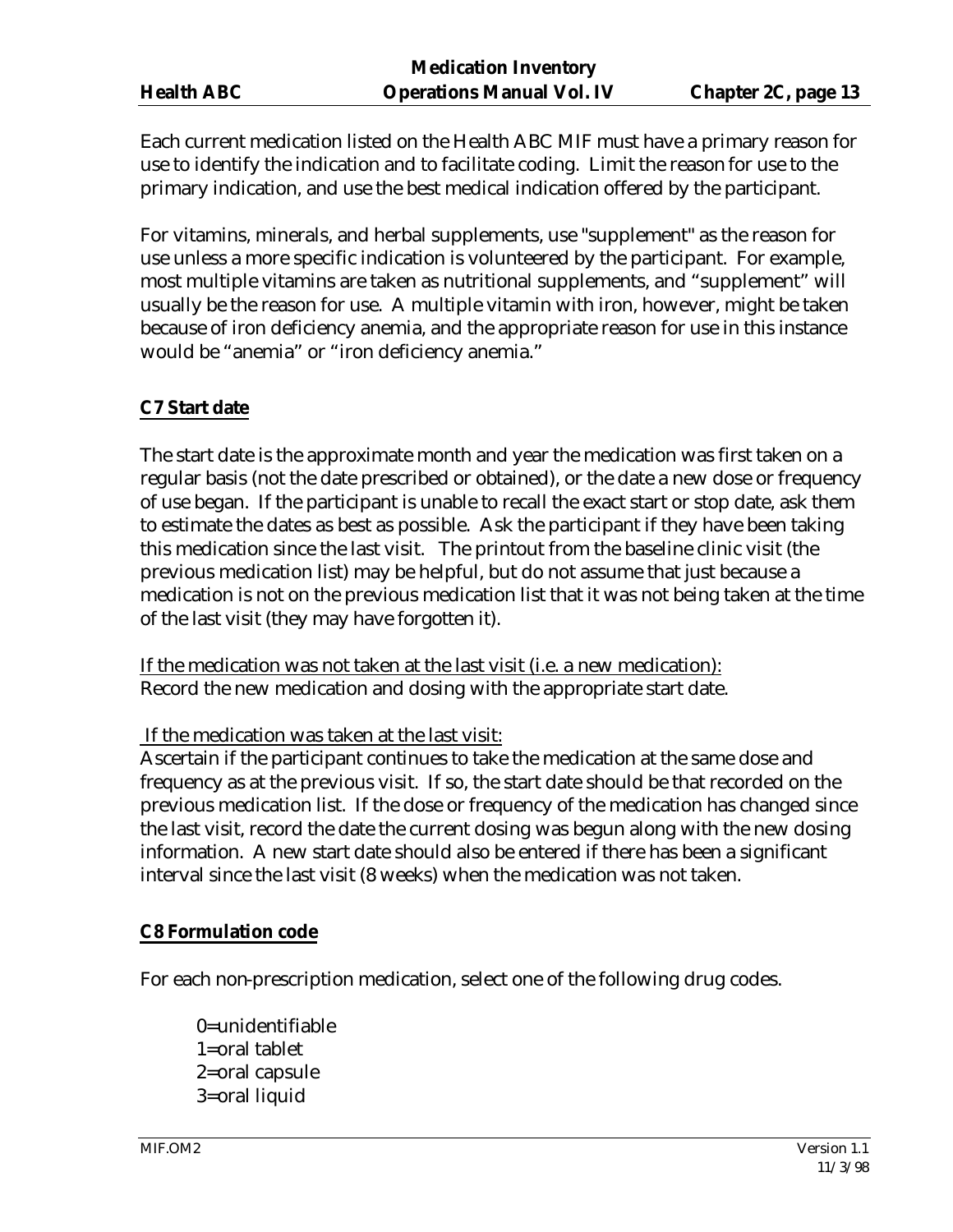4=topical cream, lotion, or ointment 5=other liquid 6=ophthalmic 7=missing 8=rectal or vaginal 9=inhaled or nasal 10=injected 11=transderm patch 12=powder 99=other

## **3.5 Returning medications**

After double checking that all medications have been added to the list, return the medications to the participant and thank them.

## **4. Instructions for data entry**

The Health ABC MIF must be entered by hand into the Health ABC Database (see Data Users Manual for details). Most medications listed in the Health ABC MIF will be matched to an existing preparation and dose in the Health ABC medication dictionary, but new or unusual medications may be in the dictionary. Medication, formulations, and doses not found in the Health ABC medication dictionary will be identified and coded by the Coordinating Center. Medication edits for the field centers will be periodically generated for medications that seem incorrect or cannot be coded.

Please note that for each medication, the Rx or Non Rx box must be checked. These boxes are pre-checked on pages [X] through [X] as a reminder to enter this data.

## **5. Procedures for performing the measurement at home**

The same procedures described above may be performed at home.

# **6. Quality assurance**

## **6.1 Training requirements**

The technician requires no special qualifications for performing this assessment. The training should include:

• review of medication procedures and codes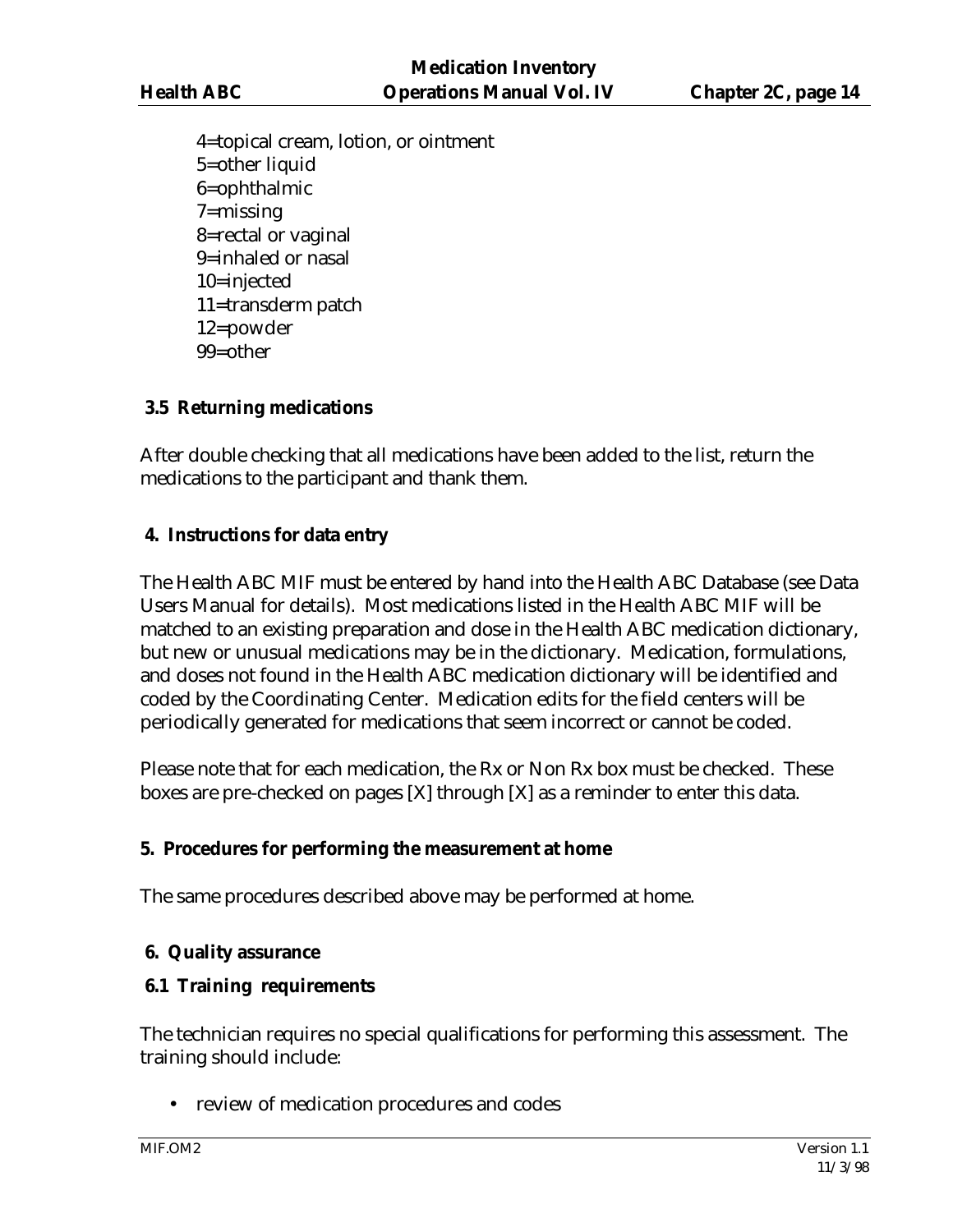- review data manual for Health ABC Medication Inventory
- observation of medication recording by experienced examiner

#### **6.2 Certification requirements**

- successful completion of mock MIF form with sample medications.
- demonstrate how medications are entered into the data system
- observation of performance by QC officer using QC checklist
- copies of completed mock MIF and certification form sent to the CU

#### **6.3 Quality assurance checklist**

- $\Box$  Examiner consults Data from Prior Visits form for list of medications from baseline clinic visit
- $\Box$  Participant asked if they brought in all prescription and non prescription medications used in the past 2 weeks
- $\Box$  Participant asked how often medication is taken
- $\Box$  If no medications taken, participant asked "Are you sure you took no prescription or non prescription medications over the last two weeks?"
- $\Box$  Records only medications used in the past 2 weeks
- $\Box$  Indicates if container was seen by Health ABC staff
- $\Box$  Properly categorizes medications (prescription and non prescription)
- $\Box$  Properly records name of medication
- $\Box$  Properly records route of administration of medication, if route is not oral
- $\Box$  Properly records strength of medication
- $\Box$  Properly records medication amount taken (number of pills, milliliters of liquid, puffs, applications, patches, drops, units of injection, tapered dosages)
- $\Box$  Records reason for use of medication
- $\Box$  Records start date of use of medication
- $\Box$  Uses correct abbreviations for dosage units
- $\Box$  Uses correct formulation code for each medication